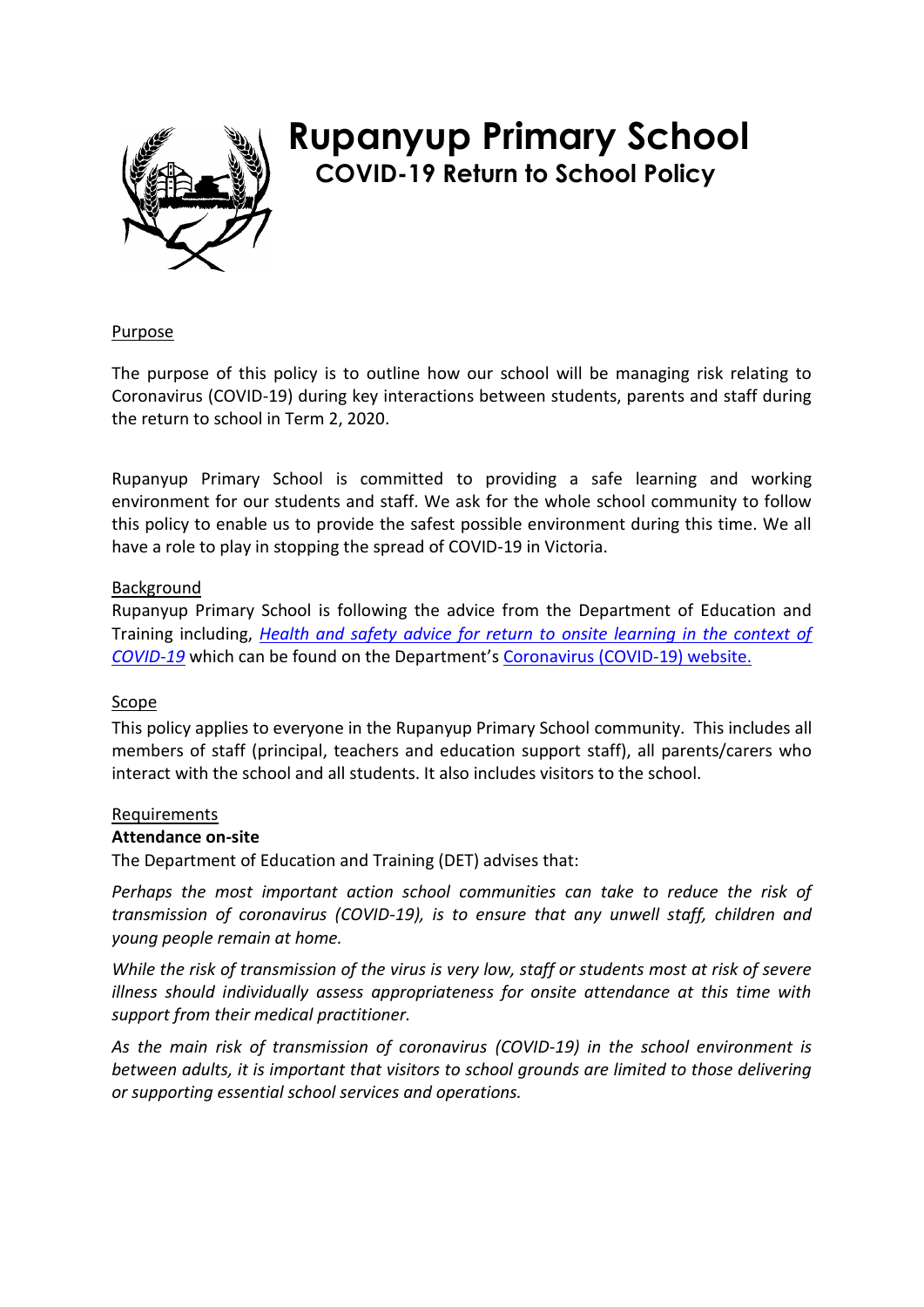This means that at our school:

- All unwell staff and students **must** stay home.
- Parents/carers of students with complex medical needs (including those with compromised immune systems), should seek advice from the student's medical practitioner to support decision-making about whether on-site education is suitable, noting that this advice may change depending on the status of the coronavirus (COVID-19) pandemic in Victoria. This is in line with the [DET Health Care Needs](https://www.education.vic.gov.au/school/principals/spag/health/Pages/healthcareneeds.aspx) policy.
- Visitors to school grounds will be limited to those delivering or supporting essential school services and operations (e.g. student health and wellbeing services, specialist curriculum programs, maintenance workers).
- Additional staff, including parent volunteers, are discouraged from attending school at this time
- We ask that any parents/carers wishing to discuss any matters with a staff member to first use the options of either a phone call, video call or email]. If a face-to face meeting is needed, it must meet the physical distancing requirements of 1.5m between adults and an appointment must be made.
- All interschool activities that involve onsite attendance by students from other schools will either take place virtually or will be cancelled
- School assemblies, excursions, camps and other non-essential large gatherings will be postponed.

## **School arrival and departure**

#### DET advises that:

*As the main risk of introducing coronavirus (COVID-19) to the school environment is from adults, close proximity between adult members of the school community should be avoided, particularly during school drop-off and pick-up.* 

This means that at our school:

- We ask staff and parents/carers to observe physical distancing measures by not congregating in areas inside or around the school. To minimise interaction of students and adults within the school and at entry points we:
	- o request that parents picking children up remain in their cars, or outside the school gates if walking.
	- $\circ$  request that parents only enter the school grounds when essential to do so and with prior arrangement and to contact the school by phone or email where appropriate instead
	- o encourage non-contact greetings
	- o ask that parents/carers do not to linger while picking up or dropping off students

## **Hygiene**

#### DET advises that:

*Everyone can protect themselves and prevent the spread of coronavirus by continuing effective hand hygiene.*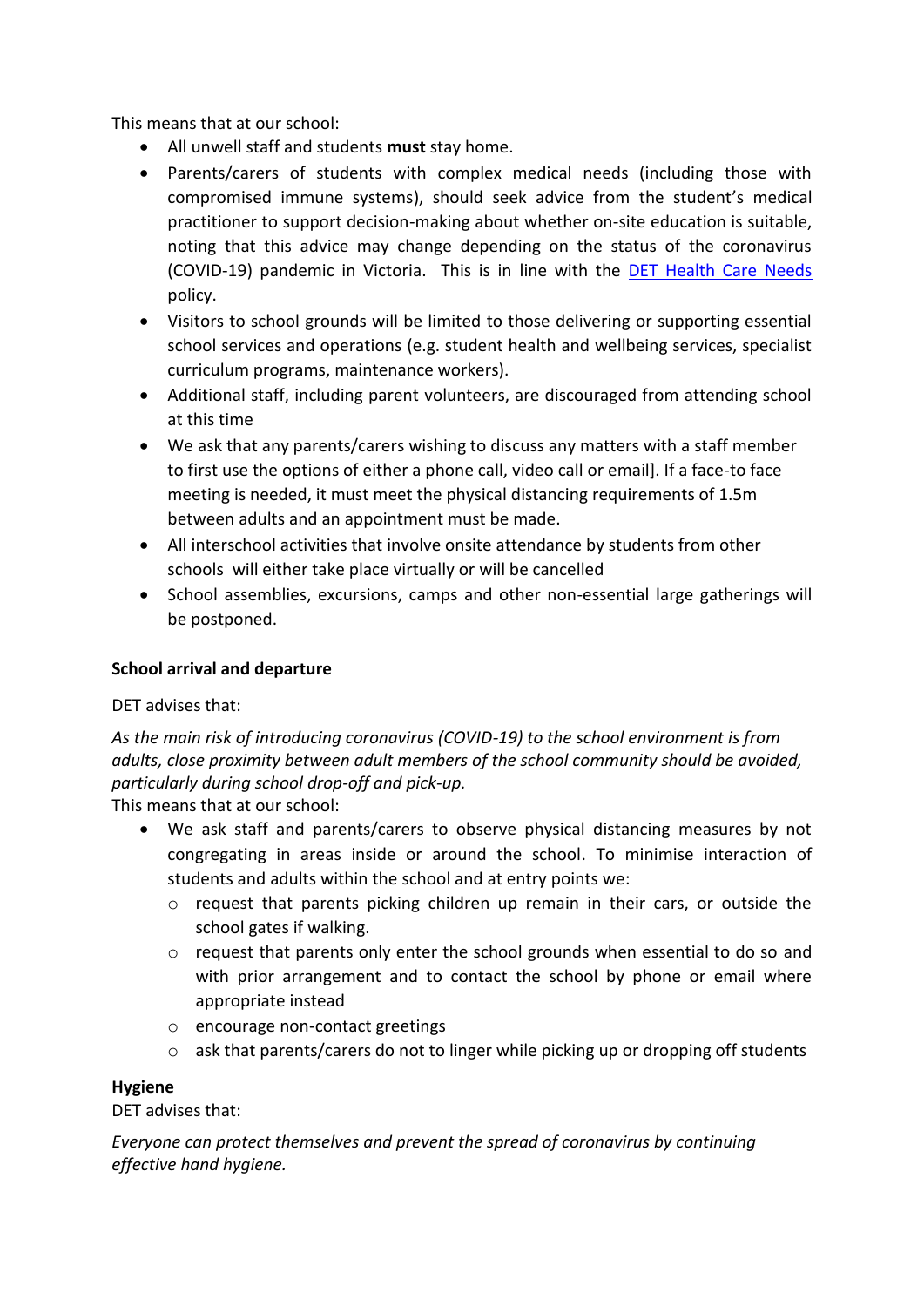At our school:

- All staff and students will undertake regular hand hygiene, particularly on arrival to school, before and after eating, after blowing their nose, coughing, sneezing or using the toilet. This will be directed or supervised by staff where required.
- Where soap and water are not readily available, hand sanitiser will be made available.
- Students must bring their own water bottles to school for use (and refilling). It is recommended that students do not drink directly from drinking fountains at this time.
- Staff and students are reminded to clean their mobile phones regularly.
- Sharing of food is not permitted.

Specific arrangements for teaching and learning environments and break times DET advises that:

*Maintaining a physical distance of 1.5 metres will not always be practical in education settings. Physical distancing is most important between adults.* 

*Reducing mixing between different cohorts (either classes or year levels) is recommended as a precautionary measure to minimise risk of spread of transmission and aid containment in the rare event of a confirmed case of coronavirus (COVID-19) on site.* 

At our school we will:

- keep windows and doors open to promote fresh air flow indoors
- maximising use of outdoor learning areas or environments with enhanced ventilation where possible and as practical depending on weather conditions
- students and staff will largely remain in the same classroom areas where possible rather than moving for particular classes from room to room
- organise student traffic in corridors and locker bays (e.g. 5/6 students will be required to enter and leave via the back door with the P-3 students using the front door
- staff will maintain physical distancing as much as practical when working in a classroom together

School offices and staff facilities DET advises that:

*As the greatest risk of transmission of coronavirus (COVID-19) in the school environment is between adults, close proximity between staff will be avoided where possible and especially in offices and staff rooms.* 

At our school we will:

• In line with other workplaces across Victoria, we will remind staff to maintain physical distancing from each other as much as possible in the reception, staff room and offices.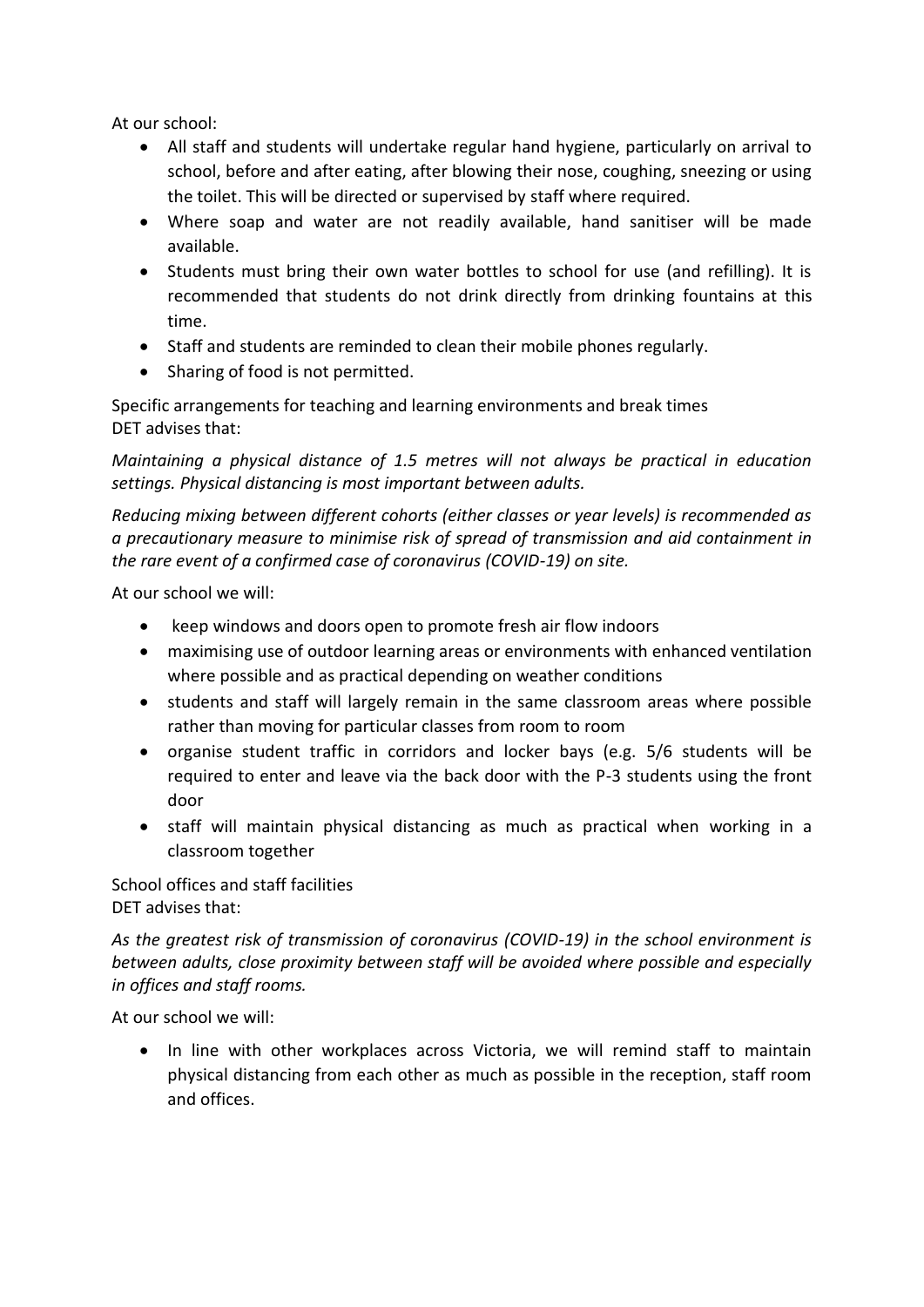Cleaning and facilities management DET advises that:

*Environmental cleaning, coupled with regular hand hygiene, remains important to reduce the risk of coronavirus (COVID-19) transmission.* 

At our school we will:

- Continue extension of routine environmental cleaning, including progressive cleaning throughout the day to ensure that risks of transmission are reduced for high-touch services. See Department information about **Access to cleaning supplies** [and services.](https://www.education.vic.gov.au/school/teachers/management/infrastructure/Pages/cleaningsupplies.aspx)
- shared computers, class sets of teaching and learning materials, and sports equipment will be minimised
- We will be practising hand hygiene immediately before and after use of shared equipment

#### Sport and recreation DET advises that:

*In line with community advice, reasonable precautions are still advised to reduce the risk of coronavirus (COVID-19) transmission in the context of sport and recreation.* 

- Playground equipment can be used. However, students will be directed to practise hand hygiene before and after use.
- Wherever possible, outdoor facilities will be used for physical education and recreational play. Where indoor facilities are used, we will limit the number of students.
- Swimming and aquatic facilities will not be used.
- We will encourage non-contact sports at this time. Hand hygiene will be practised before and after use of any sporting equipment.

Provision of routine care and first aid DET advises that:

*Physical distancing is not practical when providing direct care. In this situation standard precautions, including hand hygiene, are important for infection control.*  At our school:

- Standard precautions as per DET [Infectious Diseases policy](https://www.education.vic.gov.au/school/principals/spag/health/pages/infectiousdiseases.aspx) and Rupanyup First Aid Policy will be followed when providing first aid. For example, we will use gloves and an apron when dealing with blood or body fluids/substances.
- Hand hygiene will be practised before and after performing routine care or first aid.
- Additional Personal Protective Equipment (PPE), for example face masks, is not required to provide routine care or first aid for students who are well, unless such precautions are usually adopted in the routine care of an individual student.

Management of an unwell student or staff member DET advises that:

*It is important that any staff member or student who becomes unwell while at school returns home. While it is unlikely that a staff member or student who is unwell with flu-like*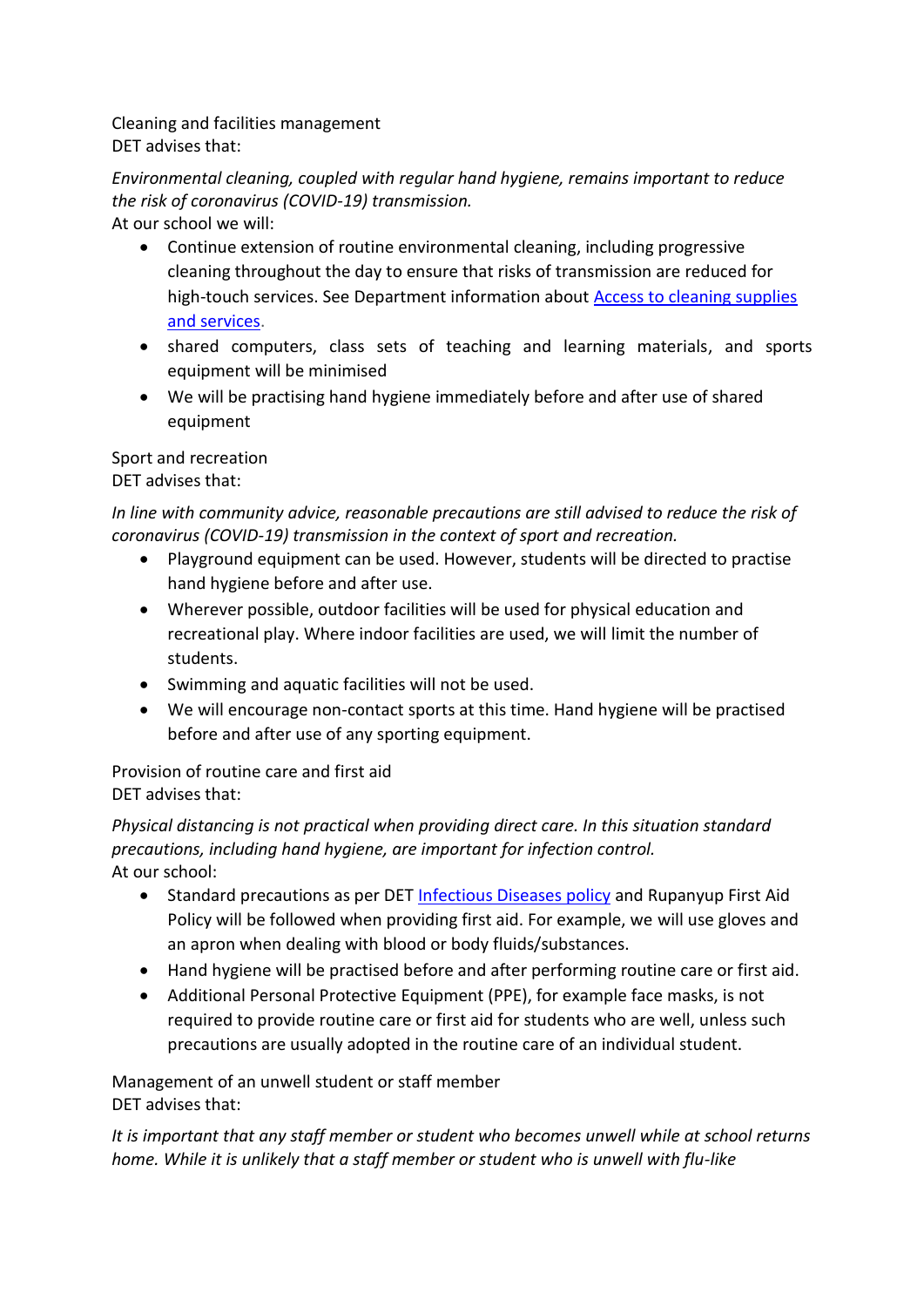*symptoms will have coronavirus (COVID-19) there are some sensible steps schools can take while a student awaits collection by a parent or carer as a precaution.*  This means that at our school:

- Staff and students experiencing compatible symptoms with coronavirus (COVID-19), such as fever, cough or sore throat, will be isolated in an appropriate space with suitable supervision and collected by a parent/carer as soon as possible. Urgent medical attention will be sought where needed. Unwell students will not be permitted to travel home unsupervised.
- Where staff or students are experiencing compatible symptoms with coronavirus, we will ensure hand hygiene, physical distancing and (where possible) use of a face mask. See DET [guidance for the use of Personal Protective Equipment in education.](https://edugate.eduweb.vic.gov.au/sites/i/_layouts/15/WopiFrame.aspx?sourcedoc=/sites/i/Shared%20Documents/Guidance-for-the-use-of-PPE-in-education-settings.docx&action=default)
- Health care plans, where relevant, should be updated to provide additional advice on monitoring and identification of the unwell child in the context of coronavirus (COVID-19).
- If a staff member is unsure whether a student is unwell in the first instance we will contact the parent/carer to discuss any concerns about the health status of the student, and we will take a precautionary approach, requesting the parent/carer to collect their child if concerns remain.
- Staff or students experiencing compatible symptoms with coronavirus (COVID-19) should be encouraged to seek the advice of their healthcare professional who can advise on next steps. A medical certificate is not required to return to school after a period of illness, however staff and students should not return until symptoms resolve.
- If a student spreads droplets (for example by sneezing, coughing or vomiting), surfaces will be immediately cleaned with disinfectant wipes (and using gloves).

# Managing a suspected or confirmed case of COVID-19

*DET has comprehensive procedures in place with the Department of Health and Human Services to manage suspected or confirmed cases of coronavirus (COVID-19) in schools.* 

- We will contact the Department of Health and Human Services on 1300 651 160 to discuss what to do next if a student or staff member:
	- o is a confirmed case
	- o has been in close contact with a confirmed case
- We will inform the Department by making an [IRIS incident alert.](https://www.eduweb.vic.gov.au/iris/ctrESMMain.asp)

DHHS defines 'close contact' as someone who has either:

- had at least 15 minutes of face-to-face contact with a confirmed case of coronavirus (COVID-19)
- shared a closed space for more than two hours with someone who is a confirmed case.

# Further information and resources

- [DET Coronavirus \(COVID-19\) website:](https://education.vic.gov.au/about/department/Pages/coronavirus.aspx)
	- o [https://www.education.vic.gov.au/school/Pages/coronavirus-advice](https://www.education.vic.gov.au/school/Pages/coronavirus-advice-schools.aspx)[schools.aspx](https://www.education.vic.gov.au/school/Pages/coronavirus-advice-schools.aspx)
- [DHHS Coronavirus \(COVID-19\) website:](https://www.dhhs.vic.gov.au/coronavirus)